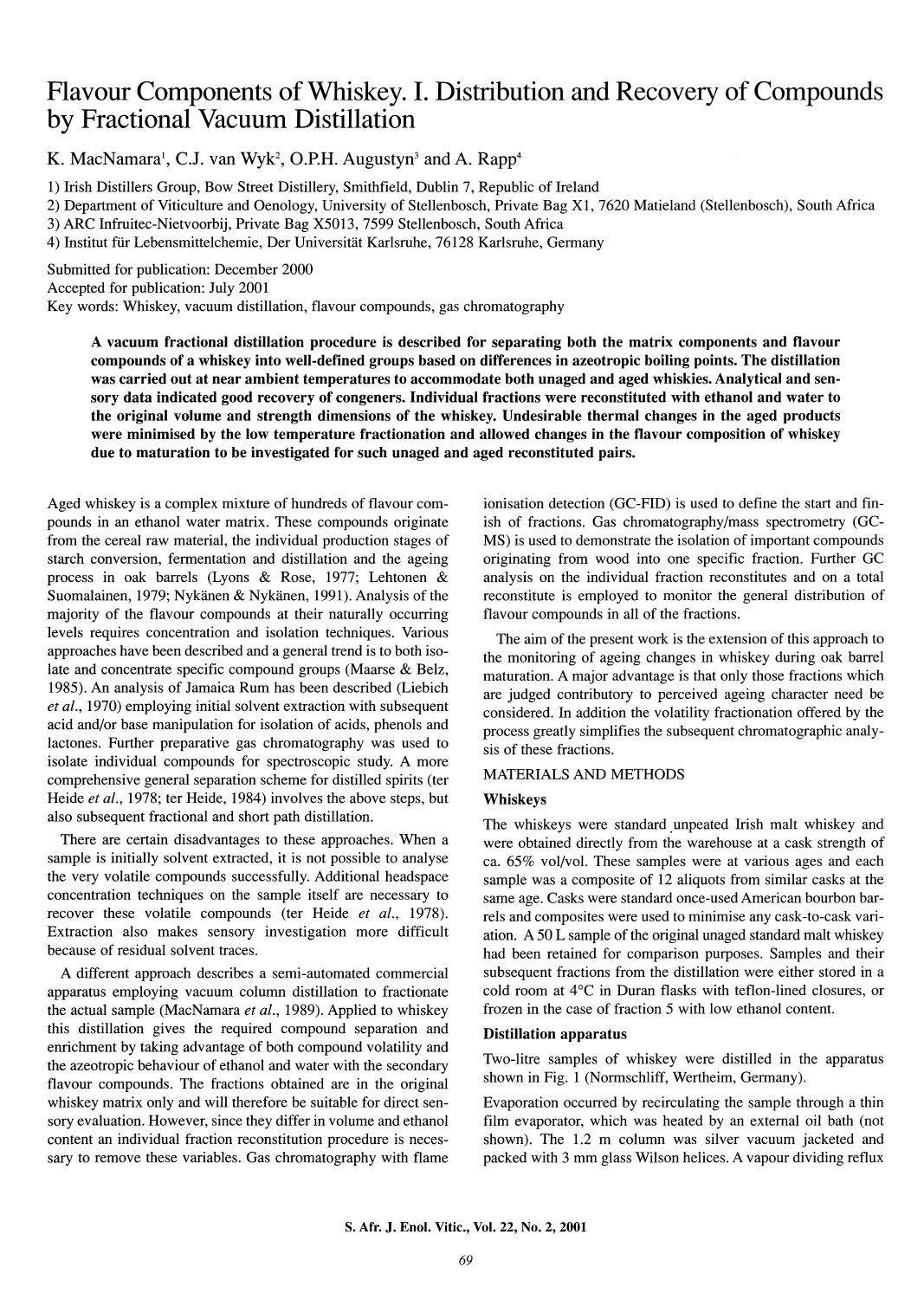

FIGURE I

Apparatus for vacuum fractional distillation,

head was used between the column and head condenser, This divider led into a sidearm condenser and receiver and both head and sidearm condensers were cooled to -25°C by an external methanol bath (not shown),

Vacuum in the system was maintained at 80 mbar by a vacuum pump operating through a switchable three-way arrangement of cold traps, The traps were cooled with liquid nitrogen for recovery of the very volatile compounds, Electronic control units (not shown) operated through pressure and temperature sensors and allowed measurement and control of vacuum, reflux withdrawal ratio and temperatures in the plant. All materials in contact with

the sample or its vapour were glass or PTFE and the sample circulation pump had stainless steel displacement heads, The distillation plant was cleaned between processing of different samples by similarly distilling two litres of rectified neutral 65% ethanol under total reflux for two hours, followed by withdrawal of 200 mL to clean the sidearm and receiver. Further rinsing with neutral 65% ethanol and subsequent sensory evaluation were used to confirm that the unit was clean and ready for the next distillation.

#### Gas chromatography-flame ionisation detection

A Hewlett-Packard 5880A gas chromatograph (Hewlett-Packard, Palo Alto, CA., USA) was used for the determination of the major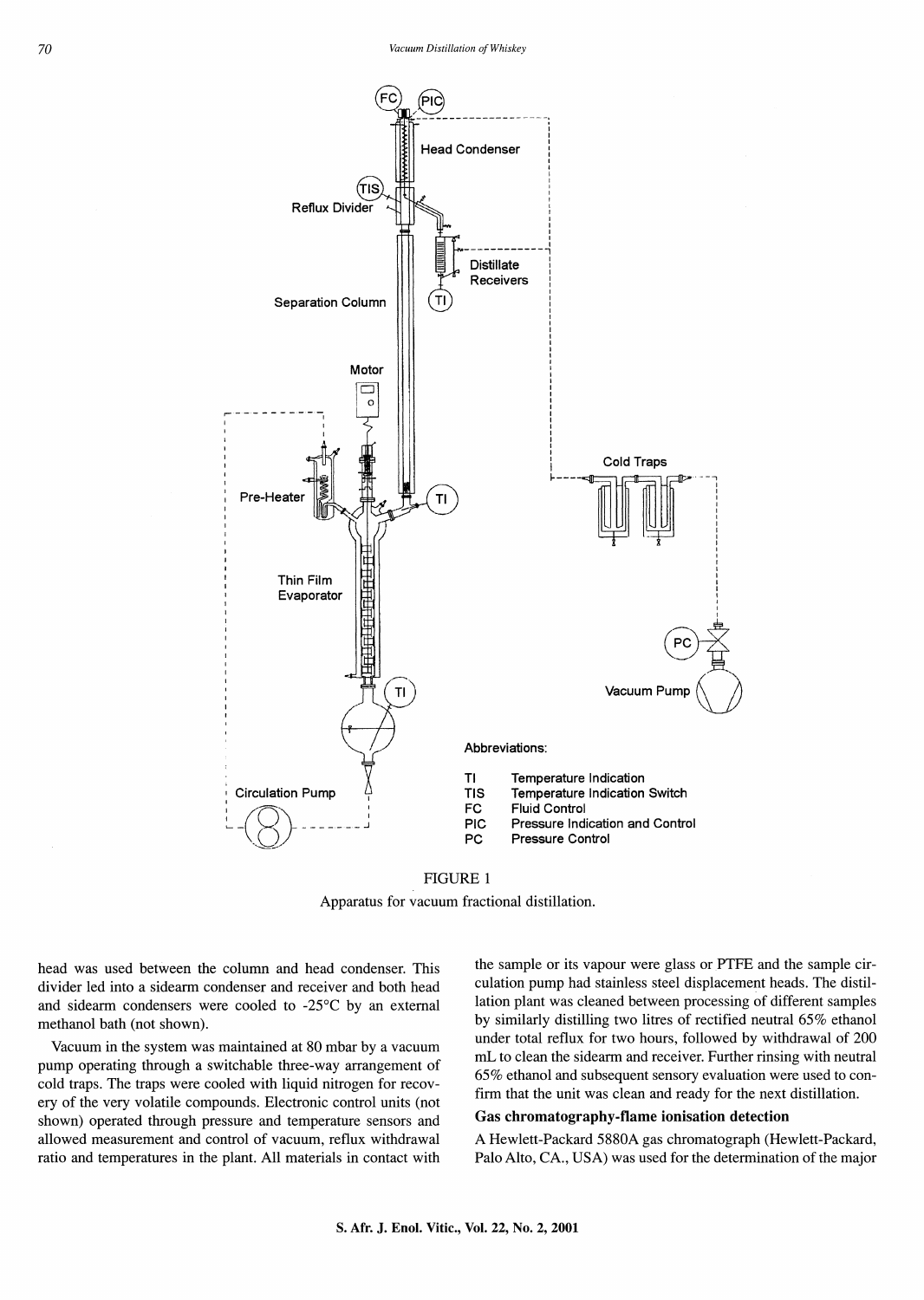compounds in original whiskeys, fractions, subfractions, and total and individual reconstitutes. Separation was performed on a chemically bonded CP Wax 57 fused silica capillary column (50 m x 0.25 mm i.d. x 0.25 df, Chrompack, Middelburg, The Netherlands).

The injection port temperature was 200°C and the detector temperature 220°C. Hydrogen was used as carrier gas at 16 psi constant pressure to give a flow rate of about 1.5 mL/min. The oven temperature was 40 $^{\circ}$ C (4 min.) x 5 $^{\circ}$ C/min. to 200 $^{\circ}$ C (10 min.).  $1 \mu$ L of each sample was directly injected using a  $1/50$  split ratio (MacNamara, 1984). For compound quantification 4-methyl-2 pentanol was used as internal standard with two levels of calibration using pure compounds (Fluka, Buchs, Switzerland) in an ethanol-water solution.

# Sample preparation for gas chromatography-mass spectrometry

For profiling of the phenolic aldehyde and whiskey lactone distribution between the distillation fractions of an aged whiskey equal volumes of the samples were reduced to 10% ethanol using clean water (Milli-Q, Millipore Corporation, Bedford, MA., USA) and 250 mL aliquots were continuously extracted for 22 hours into a solvent mixture comprising 90% freon 11 and 10% dichloromethane (Burdick and Jackson grade) (Mandery, 1983). The freon was distilled immediately before use. After removal of the solvent in a Kudema-Danish apparatus, the extract was recovered in 200 µL of ethanol.

# Gas chromatography-mass spectrometry

The GC-MS analyses of the fraction extracts were performed on a Hewlett-Packard 5890 GC coupled to a 597I mass selective detector. The column used was a chemically bonded XTI5 fused silica capillary (50 m x 0.25 mm i.d. x 0.25 df, Restek, Bellefonte, PA., USA) directly interfaced to the ion source of the mass selective detector. The mass spectrometer was operated in selected ion monitoring mode for the following time-programmed group of ions:

- Group 1, m/z 99 for cis and trans lactones.
- Group 2, m/z 151, I52 for vanillin.
- Group 3, m/z 181, 182 for syringaldehyde.
- Group 4, m/z 135, 177, I78 for coniferaldehyde.  $\frac{1}{2}$
- Group 5, m/z 165, 177, 180, 208 for sinapaldehyde.

The ions were selected from the mass spectra of authentic standards and published data (Nakamura *et al.,* I974). The MSD detector voltage was 1600 with 100 msec dwell time per ion. The oven temperature was  $60^{\circ}$ C (1 min) x  $5^{\circ}$ C/min to 300 $^{\circ}$ C. The injector was a programmed temperature vaporiser (PTV), 40°C x 10°C/sec to 300°C. Helium was used as carrier gas at a flow rate of 1 mL/min and 1  $\mu$ L of extracts were injected at 1/50 split ratio into an empty deactivated vigreux glass liner.

# Sensory testing

The integrity and recovery of fractionation was investigated by triangular sensory difference testing on both unaged and aged original whiskeys and their reconstitutes. Seven experienced whiskey tasters each evaluated three sets of three samples, reduced to 20% vol/vol immediately before tasting and presented in a coded random manner. Minimum correct judgements for significant difference at various levels were as per published Tables

(Sensory Testing Methods, I996). Similar difference testing was carried out on corresponding unaged and aged individual fraction reconstitutes to investigate their relative difference contributions. RESULTS AND DISCUSSION

# Fraction characteristics

Table 1 describes the set of fractions obtained from a typical distillation run.

# TABLE 1

Fractions obtained from vacuum distillation of a 2-litre whiskey charge.

| Fraction       | Time (hours)  | Volume (mL) | Ethanol $\%$ v/v |
|----------------|---------------|-------------|------------------|
|                | $0 - 6^{(a)}$ | $3 - 5$     | 98%              |
| 2              | $6 - 7^{(b)}$ | 50          | 98%              |
| 3              | $7-23^{(b)}$  | 1200        | 98%              |
| $\overline{4}$ | $23 - 24(b)$  | 40          | 50%              |
| -5             | $24 - 26(c)$  | 690         | $1\%$            |

(a) Fraction 1 recovered from cold traps at  $-196^{\circ}$ C.<br>(b) Fractions 2, 3 and 4 recovered from distillate rec

Fractions 2, 3 and 4 recovered from distillate receiver at 9:1 reflux ratio. Bulk of fraction 3 recovered overnight.

Fraction 5 recovered as undistilled water fraction combined with residues of fraction 5 recovered from column packing and plant with rectified neutral ethanol.

The rationale for the five principal fractions can be understood in terms of compound and matrix volatility, together with reduced volatility due to azeotropic behaviour between the matrix components or between compounds and matrix components (Horsley, 1973).

Fraction 1 consisted of very volatile compounds that passed with a little ethanol through the head condenser and were recovered from the cold traps. Fractions 2 and 3 were essentially the azeotrope of ethanol and water (ca. 98% ethanol and 2% water at 80 mbar). Fraction 2 is a practical "buffer" fraction between fractions I and 3 and its function was to remove any last traces of volatile compounds that did not pass to the cold traps. The homogeneity of fraction 3 was reflected in a stable head temperature of  $24^{\circ}$ C during its entire removal. Its main advantage is to give a very useful isolation and depletion of the semi-neutral matrix as it contains ca. 60% of the total sample volume and ca. 92% of the total sample ethanol content. At the end of fraction 3 the ethanol content in the pot has practically been depleted. New higher boiling azeotropes of the remaining ethanol, water and less volatile flavour compounds (i.e. higher alcohols) now entered the column. The pot and column entry temperatures quickly rose to  $41^{\circ}$ C (boiling point of water at 80 mbar), indicating that this new fraction was essentially trapped in the column. As the remnants of fraction 3 were removed from the system, the head temperature in turn rose above  $24^{\circ}$ C. Fraction 4 was then removed during a head temperature increase from 24 to  $41^{\circ}$ C. Qualitative GC profiling was used to detect the start and finish of fraction 4 in terms of total recovery of higher alcohols (Fig. 2).

Fraction 5 was immediately recovered as the water residue from the distillation flask. This fraction contains remnants of fraction 4 compounds together with some lower volatility fermentation compounds, but in the case of an aged spirit it also con-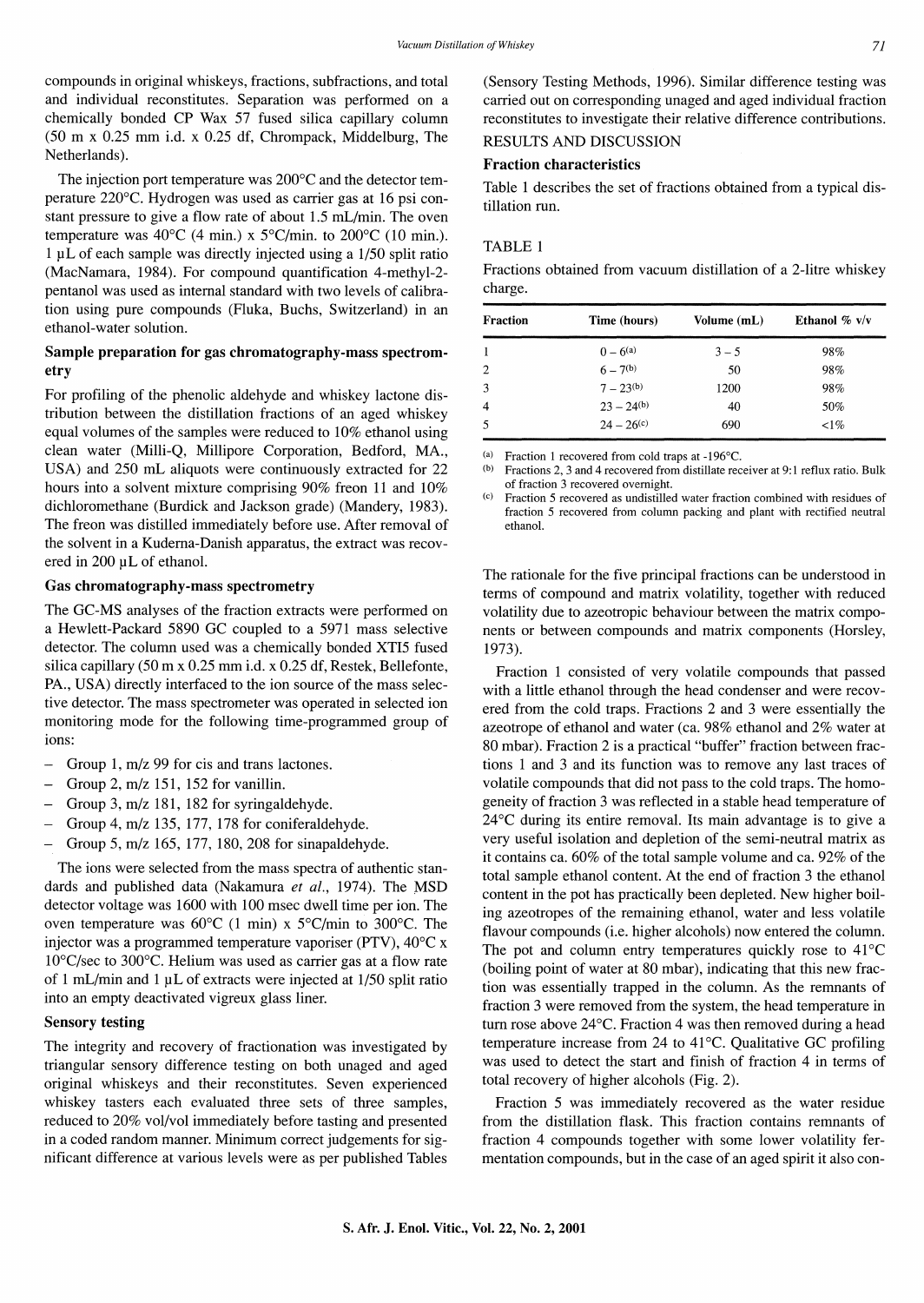

FIGURE 2

Gas chromotograms illustrating recovery of fusel alcohols during fraction 4 take-off.  $A = start$ ; D = finish. Peak identities: 1 = n-propanol; 2 = isobutanol; 3 = amyl alcohols. Conditions as in text.

tains all the colour of the original sample, most of the cis and trans-B-methyl-y-octalactones (whiskey lactones), and all the wood lignin-derived phenolics as represented by the four principal phenolic aldehydes (Fig. 3). The traces in Fig. 3 compare reconstructed ion chromatograms after selected ion monitoring for these specific compounds in an original whiskey, and fraction 4 and fraction 5 from the whiskey.

A slight partitioning of the whiskey lactones into fraction 4 was observed. This represents a balance between their preferred retention in fraction 5 and the objective of removing the entire higher alcohol content into fraction 4. Programmed temperature injection is particularly useful for capillary gas chromatography of these semi-volatile compounds. The technique avoids the well-known discrimination in the needle due to selective vaporisation of the solvent that occurs in hot split/splitless injectors (Eder *et al.,* 1991).

#### Total and fraction reconstitution

This procedure represented a total physical segmentation of the sample rather than a selective removal or enrichment of certain congeners. The first interesting procedure was therefore to compare a total reconstitution of the fractions (using proportional aliquots) with the original undistilled sample. Since the fractions differed greatly in volume and strength, a second interesting approach was the concept of individual fraction reconstitution. This consisted of using rectified neutral ethanol and/or water to dilute each fraction back to the original matrix dimensions of 2 litres at 65% vol/vol ethanol. If, by comparative testing of an undistilled whiskey and its total reconstitute, it can be shown that

the integrity of the undistilled whiskey can be re-established in the total reconstitute, then all the flavour must be distributed within the fractions and two main productive approaches become available. Firstly, the relative contribution of individual fractions to the overall flavour of a sample can be assessed. Secondly, differences between similar fractions from different starting samples can be examined. This approach has been used to investigate maturation changes between new and aged whiskies.

#### Recovery and distribution of major congeners

The partitioning of certain compound groups between fractions has previously been mentioned (Figs 2, 3). An overall view of this trend in terms of the most abundant fermentation compounds can be obtained by comparing standard split capillary GC profiles of individual fraction reconstitutes (Fig. 4).

In Table 2 quantitative data for both recovery and distribution of major flavour compounds is presented for an original (undistilled) whiskey, its total reconstitute, and individual fraction 4 and 5 reconstitutes.

The partitioning of the entire fusel alcohol content into fraction 4 gives a significant advantage when monitoring maturation changes as the majority of lignin derived lactone and phenolic compounds partition into fraction 5 (Fig. 3).

#### Sensory assessment of reconstitutes

For both aged and unaged whiskies the panel repeatedly returned a non-significant difference for pairs of both unaged and aged originals and their total reconstitutes These data are presented in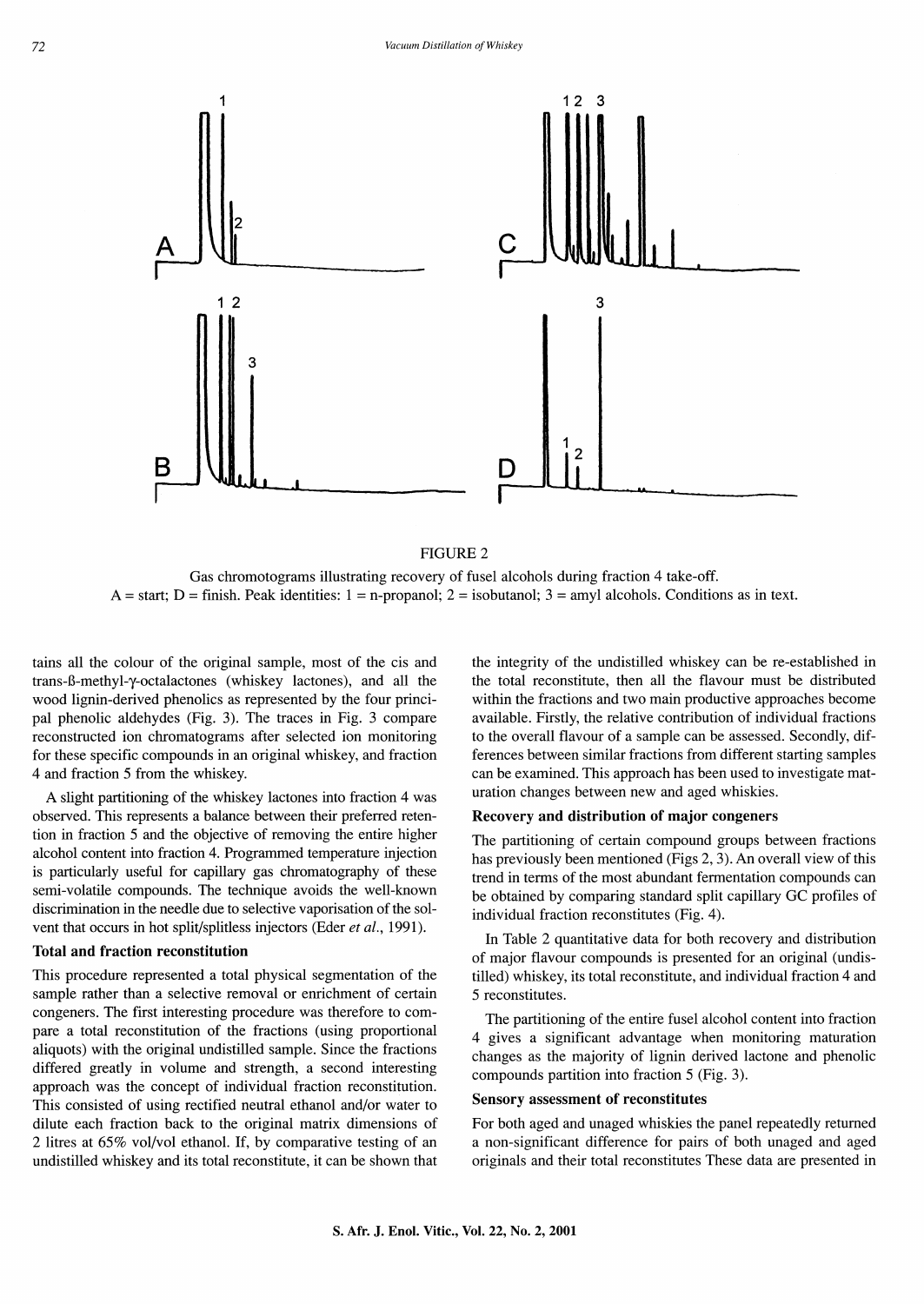



Reconstituted ion chromatograms for extracts of an original aged whiskey and its reconstituted fraction 4 and fraction 5.  $A =$  extract of original aged whiskey;  $B =$  extract of reconstituted fraction 4;  $C =$  extract of reconstituted fraction 5. Peak identities: 1 & 2 = whiskey lactones; 3 = vanillin; 4 = syringaldehyde;  $5 =$  coniferaldehyde;  $6 =$  sinapaldehyde. Conditions as in text.

# TABLE<sub>2</sub>

Recovery and distribution of major volatile compounds.

| Compound <sup>(a)</sup>     | Original<br>Whiskey | Total   | Fr. 4   | Fr. 5<br><b>Reconstitute Reconstitute Reconstitute</b> |
|-----------------------------|---------------------|---------|---------|--------------------------------------------------------|
| Acetaldehyde                | 31                  | 21      |         |                                                        |
| <b>Ethyl Acetate</b>        | 149                 | 126     |         |                                                        |
| Diethyl Acetal              | 53                  | 44      |         |                                                        |
| Amyl Alcohols               | 1 108               | 1 1 1 9 | 1 1 1 8 | 6                                                      |
| <b>Total Fusel Alcohols</b> | 1 744               | 1 763   | 1768    | 8                                                      |
| <b>Ethyl Lactate</b>        | 40                  | 44      | 14      | 29                                                     |
| Furfural                    | 29                  | 29      | 28      |                                                        |
| <b>Ethyl Caprate</b>        | 28                  | 22      | 4       | 17                                                     |
| Ethyl Laurate               | 26                  | 21      |         | 22                                                     |
| 2-Phenyl Ethanol            | 30                  | 37      |         | 35                                                     |
| Ethyl Myristate             | 7                   | 5       |         | 5                                                      |
| <b>Ethyl Palmitate</b>      | 20                  | 17      |         | 18                                                     |

(a) All concentrations in mg/L absolute alcohol.



# FIGURE 4

Comparative gas chromatographic profiles for individual fraction reconstitutes. Peak identities:  $1 = \text{acetaldehyde}$ ;  $2 = \text{ethyl}$ acetate;  $3 =$  diethyl acetal;  $4 =$  n-propanol;  $5 =$  isobutanol;

 $6 = 4$ -methyl-2-pentanol (internal standard);  $7 =$ amyl alcohols;

 $8 =$  ethyl lactate;  $9 =$  ethyl caprylate;  $10 =$  furfural;  $11 =$  ethyl caprate;  $12$  = phenyl ethyl acetate;  $13$  = ethyl laurate;

14 = 2- phenyl ethanol; 15 = ethyl myristate; 16 = ethyl palmitate. Conditions as in text.

Table 3. It therefore appears as though virtually no sensorily detectable changes were introduced by the vacuum distillation of whiskey into five fractions.

In the case of aged whiskies that mature at ambient temperatures, the low temperature vacuum distillation is important to minimise possible thermal reactions. The sample has remained at ambient temperature for most of this process and only rises to  $41^{\circ}$ C for a short period to remove fraction 4.

The triangular sensory difference testing was extended to the corresponding pairs of unaged and aged individually reconstituted fractions in order to investigate difference contributions from the individual fractions. These results are also presented in Table 3 and show that significant differences are detected in all the corresponding unaged and aged pairs. Such differences were expected in the fraction 1 and 5 pairs based on the compound types isolated into these fractions. Fraction 1 contains volatile compounds and changes in these compounds are associated with a decrease in negative sulfur aroma and pungency, and an increase in sweetness (Reazin, 1981; Nishimura *et al.,* 1983; Nishimura & Matsuyama,